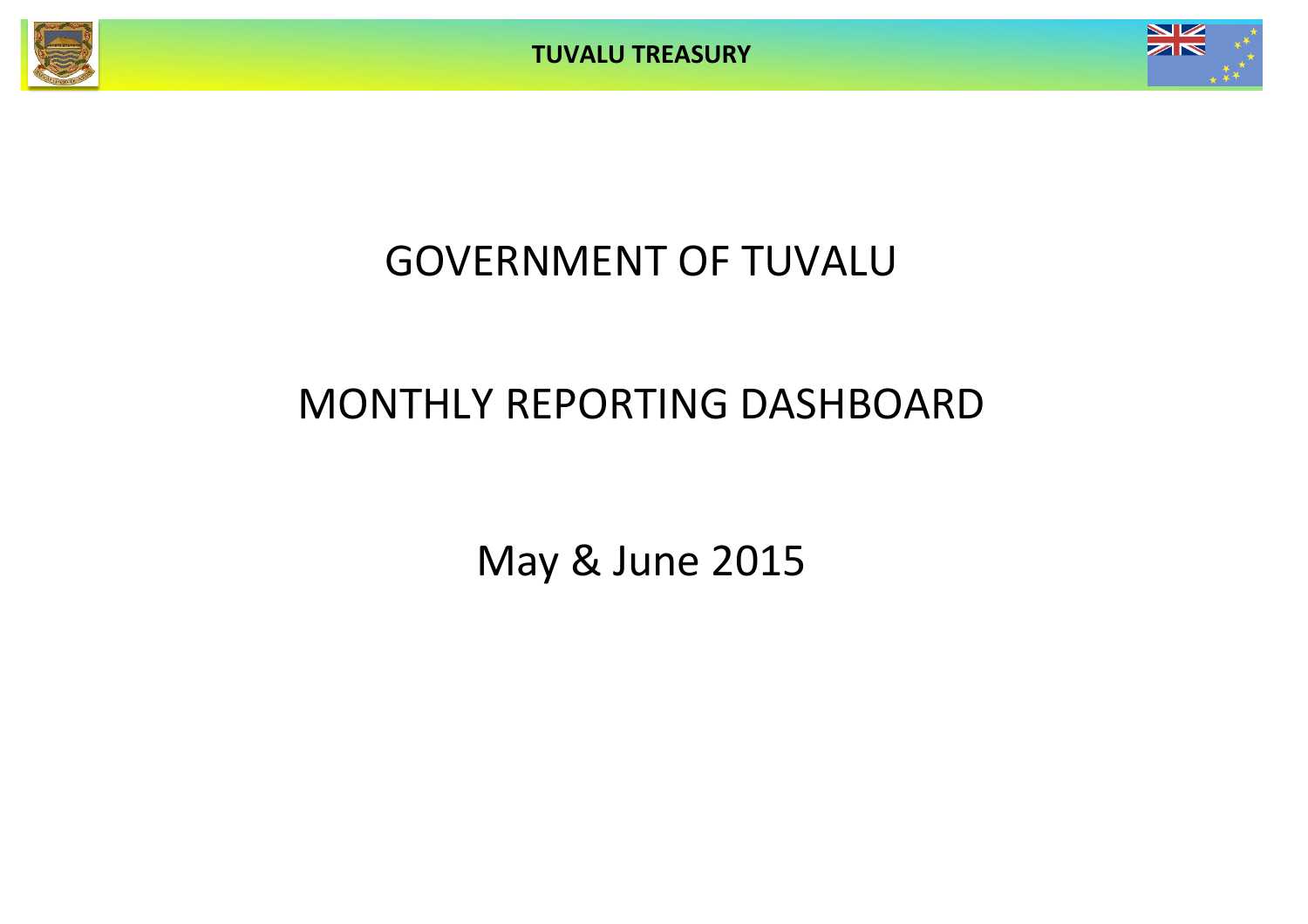

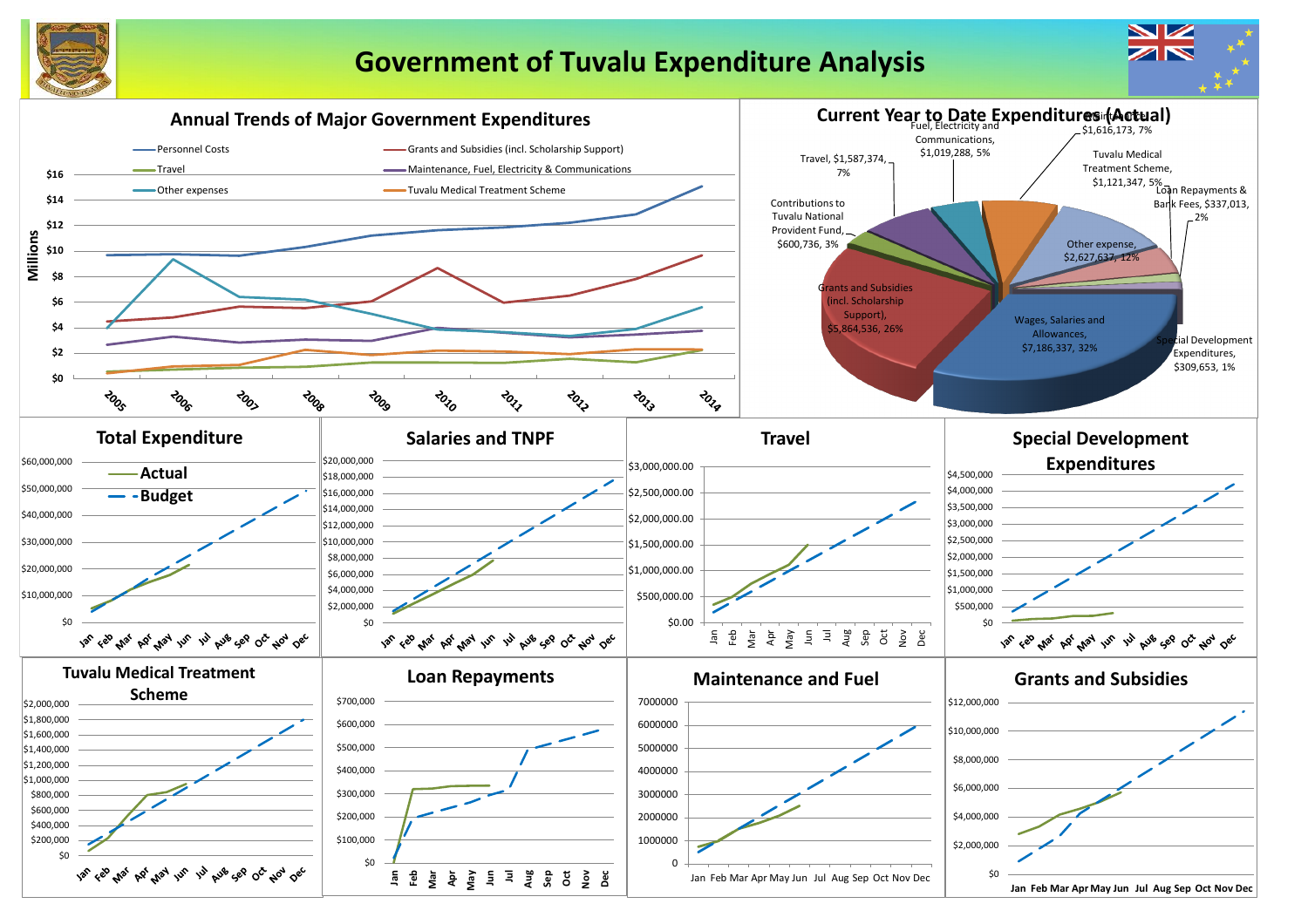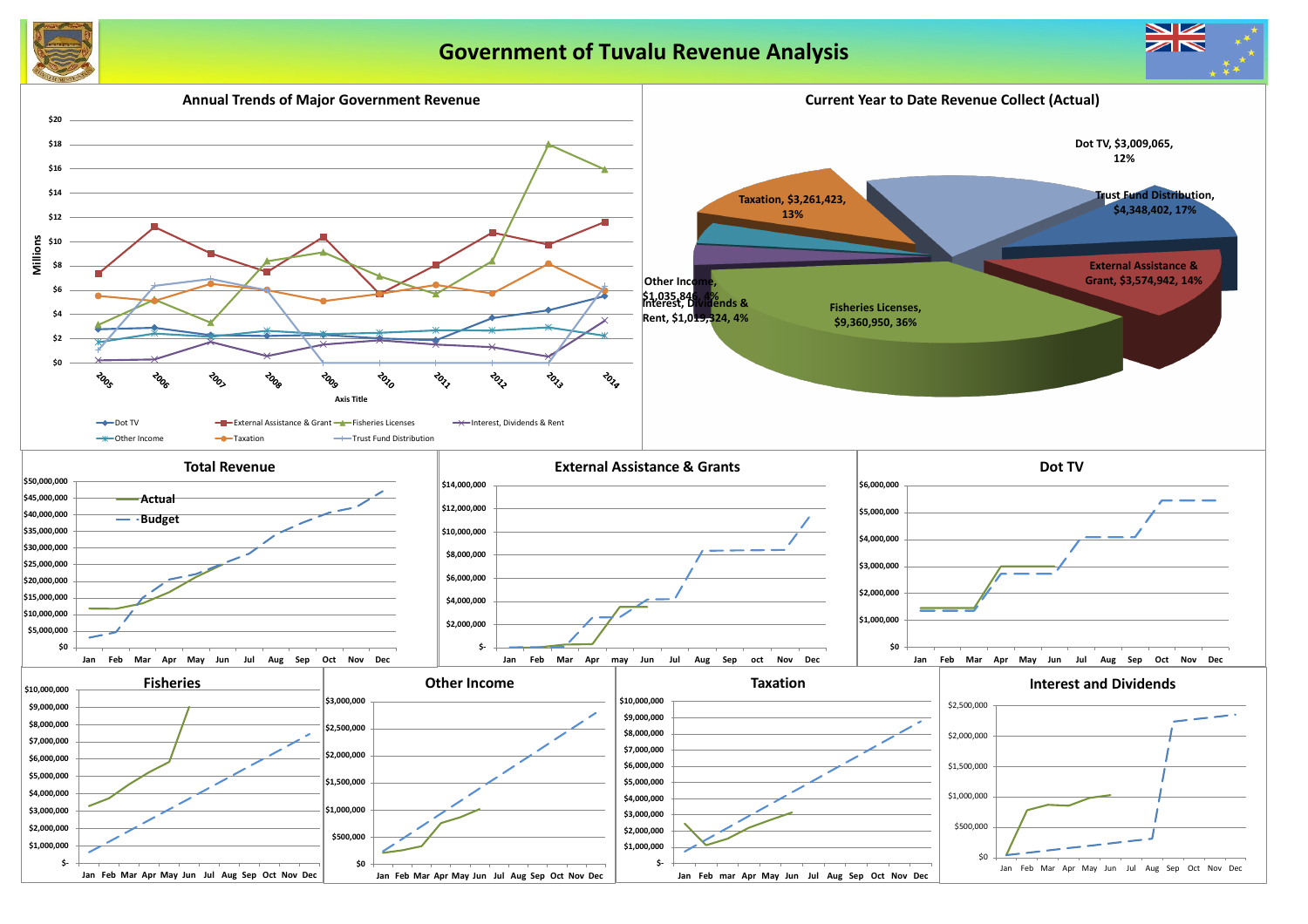### **MONTHLY STATEMENT OF RECEIPTS AND PAYENTS BY NATURE OF EXPENSE**

**FOR THE PERIOD ENDED 30-Jun-15 Year to Date** Year to Date Canuary February March April May June July August September Actual **Actual** Budget Variance Actual Actual Actual Actual Actual Actual Forecast Forecast Forecast Forecast Forecast Forecast **Full Year Full Year Forecast & RECEIPTS Budget** *Taxation* Income Tax 973,311 912,500 60,811 157,607 139,445 156,822 154,796 156,801 207,840 152,083 152,083 152,083 152,083 152,083 152,083 1,885,811 1,825,000 60,811 Company Tax 581,296 1,350,000 (768,704) (2,083,386) 2,442,970 4,379 214,223 0 3,111 225,000 225,000 225,000 225,000 225,000 225,000 1,931,296 2,700,000 (768,704) Tuvalu Consumption Taxes 541,012 654,750 (113,738)| 72,828 92,868 62,796 100,262 81,694 109,125 109,125 109,125 109,125 109,125 109,125 1,195,762 1,309,500 (113,738) Import Duty & Excise 781,043 1,250,000 (468,958) 116,951 135,325 117,538 174,741 107,428 129,059 208,333 208,333 208,333 208,333 208,333 208,333 208,333 2,031,043 2,500,000 (468,958) Import Levy 58,602 100,000 (41,398) 13,996 26,029 9,111 11,644 16,327 (18,506) 16,667 16,667 16,667 16,667 16,667 16,667 158,602 200,000 (41,398) Other Taxes 214,947 120,250 94,697 5,590 520 46,860 2,600 100,346 59,031 20,042 20,042 20,042 20,042 20,042 20,042 335,197 240,500 94,697 3,150,211 4,387,500 (1,237,289)| (1,716,415) 2,837,158 397,506 688,566 481,165 462,230 731,250 731,250 731,250 731,250 731,250 731,250 731,250 7537,711 8,775,000 (1,237,289) *Interest, Dividends and Rent* Interest and Dividends 827,419 60,000 767,419 0 729,335 49,178 103,274 0 10,000 1,893,862 10,000 10,000 10,000 10,000 2,869,637 2,003,862 865,775 Lease, rent and hire 198,673 175,895 22,777 35,952 15,080 44,401 32,531 (25,421) 45,287 29,316 29,316 29,316 29,316 29,316 29,316 323,727 351,791 (28,064) 1,026,091 235,895 790,196| 35,952 744,415 88,389 81,709 77,853 45,287 39,316 39,316 1,923,178 39,316 39,316 39,316 3,193,363 2,355,653 837,711 *Other Government Charges* Fisheries Licenses 9,017,253 8,517,064 500,189 3,285,770 451,191 809,901 694,449 595,447 3,180,495 1,419,511 1,419,511 1,419,511 1,419,511 1,419,511 1,419,511 17,534,316 17,034,127 500,189 Vessel Registrations 261,810 425,000 (163,190) 0 0 0 261,810 0 0 70,833 70,833 70,833 70,833 70,833 70,833 686,810 850,000 (163,190) Marine Services (Nivaga II & Manu Folau) 260,371 245,000 15,371 61,594 43,123 22,802 57,912 30,156 44,783 40,833 40<br>Stevedoring and Wharfage 30,625 189,474 183,750 5,724 24,688 7,952 17,317 49,625 33,050 56,841 30,625 30 Stevedoring and Wharfage 189,474 183,750 5,724 24,688 7,952 17,317 49,625 33,050 56,841 30,625 30,625 30,625 30,625 30,625 30,625 373,224 373,224 367,500 5,724 .TV 3,009,065 2,725,000 284,065| 1,460,721 0 1,548,344 0 1,362,500 0 0 5,734,065 5,450,000 284,065 Provision of Goods and Services 184,985 370,620 (185,635) 17,861 18,650 49,159 34,401 34,582 30,332 61,770 61,770 61,770 61,770 61,770 655,605 741,240 (185,635) Other Charges 2006,924 118,123 242,800 (124,677) (166) 46,883 18,472 20,763 13,373 18,798 40,467 40,467 40,467 40,467 40,467 40,467 360,924 485,600 (124,677) 13,041,081 12,709,234 331,847| 4,850,467 567,799 917,652 2,667,304 706,609 3,331,250 3,026,539 1,664,039 1,664,039 3,026,539 1,664,039 1,664,039 25,750,315 25,418,468 331,847 *External Assistance and Grants* ROC 3,220,240 2,590,000 630,240 0 0 0 0 3,220,240 0 15,000 15,000 15,000 15,000 15,000 15,000 15,000 3,190,000 8,985,240 8,355,000 630,240 AusAID (CIF) 0 1,500,000 (1,500,000) 0 0 0 0 0 0 0 0 0 0 0 0 0 1,500,000 (1,500,000) World Bank, IMF, ADB 0 5,000 (5,000) 0 0 0 0 0 0 833 1,635,833 833 833 833 833 1,640,000 1,645,000 (5,000) PDF 0 78,000 (78,000) 0 0 0 0 0 0 13,000 13,000 13,000 13,000 13,000 13,000 78,000 156,000 (78,000) Other Donors 309,938 0 309,938 2,499 13,578 261,247 32,114 500 0 0 0 0 0 0 0 309,938 0 309,938 3,530,178 4,173,000 (642,822)| 2,499 13,578 261,247 32,114 3,220,740 0 28,833 4,163,833 28,833 28,833 3,203,833| 11,013,178 11,656,000 (642,822) TTF Distribution to CIF 4,348,402 8,700,000 (4,351,598) 4,348,402 0 0 0 0 0 0 0 0 0 0 0 4,348,402 8,700,000 (4,351,598) Total Receipts **1988 1898 1898 1898 1899 1898 1899 1898 1899 1898 1899 1899 1899 1899 1899 1899 1899 1808 1809 180 PAYMENTS** *Operations* Wages, Salaries, and Employee Benefits 1,126,210 8,228,485 1,102,275 1,059,119 1,139,210 1,099,353 1,144,228 1,081,764 1,602,537 1,371,407 1,371,407 Contributions to Tuvalu National Provident Fund | 596,299 727,041 130,742 87,661 97,339 90,753 94,756 92,734 133,056 121,174 121 Travel 1,503,026 1,201,262 (301,764) 346,177 151,046 256,063 184,114 176,731 388,895 200,210 200,210 200,210 200,210 200,210 200,210 2,704,288 2,402,523 (301,764) Telephone and Internet 56,823 92,076 35,253| 11,187 7,549 16,147 9,203 6,211 6,527 15,346 15,346 15,346 15,346 148,899 184,152 35,253 Maintenance 1,530,719 2,553,123 1,022,404 592,462 131,637 340,285 121,786 177,775 166,774 425,520 425,520 925,520 425,520 425,520 425,520 4,583,842 5,606,246 1,022,404 Advertising and Provisions 284,980 530,255 245,276 14,274 46,080 56,666 28,666 123,060 16,234 88,376 88,376 88,376 88,376 88,376 815,235 1,060,511 245,276 Fuel and Oil 523,691 570,198 46,507 126,199 67,729 108,054 42,546 48,450 130,714 95,033 95,033 95,033 95,033 95,033 95,033 1,093,889 1,140,396 46,507 Supplies and Equipment 1,240,541 1,518,157 277,616 56,179 133,953 284,715 237,496 184,911 343,287 253,026 253,026 253,026 253,026 253,026 253,026 2,758,699 3,036,315 277,616 Electricity 399,009 466,923 67,914 10,421 41,187 66,630 74,807 84,749 121,215 77,821 77,821 77,821 77,821 77,821 77,821 865,932 933,846 67,914 Senior Citizen Scheme / Pension 163,556 203,439 39,883 23,380 24,360 40,978 23,660 25,932 25,246 33,907 33,907 33,907 33,907 33,907 33,907 366,995 406,878 39,883 TMTS (Tuvalu Medical Treatment Scheme) 953,450 902,000 (51,450) 66,390 169,780 295,805 272,928 39,749 108,797 150,333 150,333 150,333 150,333 150,333 150,333 1,855,450 1,804,000 (51,450) Land & Property Rent 797,724 571,562 (226,162)| 16,699 17,781 602,685 133,759 20,031 6,770 95,260 95,260 95,260 95,260 95,260 1,369,287 1,143,125 (226,162) 15,176,029 17,564,522 2,388,492 2,410,150 2,027,650 3,258,133 2,367,949 2,062,096 3,050,051 2,927,413 2,927,413 3,427,413 2,927,413 2,927,413 2,927,413 3,240,506 35,628,999 2,388,492 *Grants and Subsidies* Grants and Subsidies 2,002,009 2,734,085 (167,925) 1,674,066 183,275 362,812 165,123 255,599 261,135 340,059 340,059 340,059 340,059 340,059 4,942,361 4,774,437 (167,925) Outer Island Projects (SDE) 925,713 1,440,000 514,287 644,780 35,379 85,216 1,651 157,317 1,370 240,000 240,000 240,000 240,000 240,000 240,000 2,365,713 2,880,000 514,287 Other SDEs 3,457 361,043 (8,184) 0 12,814 3,827 0 61,583 61,583 61,583 61,583 61,583 61,583 377,957 739,000 361,043 Scholarships and Support 1,123,378 1,443,927 320,550 261,959 232,248 365,842 132,629 54,926 75,775 240,655 240,655 240,655 240,655 240,655 3,240,655 5,887,805 5,887,855 320,550 Contribution to Japan Grant Counterpart Fund 293,938 0 (293,938) 0 0 0 0 0 0 0 293,938 0 Overseas Contributions 483,659 560,662 77,003| 227,967 75,512 23,553 119,957 16,000 20,670 93,444 93,444 93,444 93,444 93,444 1,044,321 1,121,324 77,003 5,737,155 6,548,174 811,019 2,800,588 526,414 850,237 423,187 483,842 652,887 975,740 975,740 975,740 975,740 3,975,740 14,591,596 15,402,615 811,019 *Loans and Interest* Interest and Bank Charges 20,000 (200,000 (245,992) 2,145 2,287 1,470 1,327 860 247,904 1,667 1,667 1,667 1,667 1,667 1,667 265,992 20,000 (245,992) Loan Repayment 324,640 327,683 30,043 0 8,552 8,568 0 20,729 170,639 20,729 20,729 20,729 20,729 598,923 601,966 3,043 580,632 337,683 (242,949) 2,145 317,809 2,020 9,895 860 247,904 22,395 172,305 22,395 22,395 22,395 22,395 864,915 621,966 (242,949) *Capital Expenditures* Purchase/construction of assets 305,777 2,282,188 1,976,412 75,178 46,111 22,259 70,044 4,188 87,995 380,365 380,365 380,365 380,365 380,365 380,365 2,587,965 4,564,377 1,976,412 305,777 2,282,188 1,976,412| 75,178 46,111 22,259 70,044 4,188 87,995 380,365 380,365 380,365 380,365 380,365 380,365| 2,587,965 4,564,377 1,976,412 Total Payments 26,732,567 4,932,974 5,288,061 2,917,984 4,132,650 2,871,075 2,550,986 4,038,837 4,305,913 4,305,913 4,305,913 4,305,913 7,305,913 51,284,982 56,217,957 4,932, NET SURPLUS / (DEFICIT) 3,296,370 3,473,062 (176,692)| 2,232,844 1,244,966 (2,467,855) 598,619 1,935,381 (200,070) (479,975) 2,142,615 (458,613) (479,975) (1,842,475) 557,475) 557,986 687,164 (1 **FORECAST CASH POSITION \$M 27.7 26.6 27.9 25.4 26.0 27.9 27.7 27.3 29.4 28.9 28.5 26.6 25.0** Consolidated Investment Fund 25,072,970

General Current Account 2,670,356

| ıst            | September               | October                 | November                 | December                 | <b>Actual+Forecast</b>  | 2015 Budget             | Variance                |
|----------------|-------------------------|-------------------------|--------------------------|--------------------------|-------------------------|-------------------------|-------------------------|
| ast            | Forecast                | Forecast                | Forecast                 | Forecast                 | <b>Full Year</b>        | <b>Full Year</b>        | Forecast &              |
|                |                         |                         |                          |                          |                         |                         | <b>Budget</b>           |
|                |                         |                         |                          |                          |                         |                         |                         |
| 2,083          | 152,083                 | 152,083                 | 152,083                  | 152,083                  | 1,885,811               | 1,825,000               | 60,811                  |
| 5,000          | 225,000                 | 225,000                 | 225,000                  | 225,000                  | 1,931,296               | 2,700,000               | (768, 704)              |
| 9,125          | 109,125                 | 109,125                 | 109,125                  | 109,125                  | 1,195,762               | 1,309,500               | (113, 738)              |
| 3,333          | 208,333                 | 208,333                 | 208,333                  | 208,333                  | 2,031,043               | 2,500,000               | (468, 958)              |
| 5,667          | 16,667                  | 16,667                  | 16,667                   | 16,667                   | 158,602                 | 200,000                 | (41, 398)               |
| ),042          | 20,042                  | 20,042                  | 20,042                   | 20,042                   | 335,197                 | 240,500                 | 94,697                  |
| l,250          | 731,250                 | 731,250                 | 731,250                  | 731,250                  | 7,537,711               | 8,775,000               | (1, 237, 289)           |
|                |                         |                         |                          |                          |                         |                         |                         |
| 0,000          | 1,893,862               | 10,000                  | 10,000                   | 10,000                   | 2,869,637               | 2,003,862               | 865,775                 |
| 9,316          | 29,316                  | 29,316                  | 29,316                   | 29,316                   | 323,727                 | 351,791                 | (28,064)                |
| 9,316          | 1,923,178               | 39,316                  | 39,316                   | 39,316                   | 3,193,363               | 2,355,653               | 837,711                 |
| 9,511          | 1,419,511               |                         | 1,419,511                | 1,419,511                |                         | 17,034,127              | 500,189                 |
| ),833          | 70,833                  | 1,419,511<br>70,833     | 70,833                   | 70,833                   | 17,534,316<br>686,810   | 850,000                 | (163, 190)              |
| ),833          | 40,833                  | 40,833                  | 40,833                   | 40,833                   | 505,371                 | 490,000                 | 15,371                  |
| ),625          | 30,625                  | 30,625                  | 30,625                   | 30,625                   | 373,224                 | 367,500                 | 5,724                   |
| 0              | 0                       | 1,362,500               | 0                        | 0                        | 5,734,065               | 5,450,000               | 284,065                 |
| l,770          | 61,770                  | 61,770                  | 61,770                   | 61,770                   | 555,605                 | 741,240                 | (185, 635)              |
| ),467          | 40,467                  | 40,467                  | 40,467                   | 40,467                   | 360,924                 | 485,600                 | (124, 677)              |
| 1,039          | 1,664,039               | 3,026,539               | 1,664,039                | 1,664,039                | 25,750,315              | 25,418,468              | 331,847                 |
|                |                         |                         |                          |                          |                         |                         |                         |
| 5,000          | 15,000                  | 15,000                  | 15,000                   | 3,190,000                | 8,985,240               | 8,355,000               | 630,240                 |
| 0              | 0                       | 0                       | 0                        | 0                        | 0                       | 1,500,000               | (1,500,000)             |
| 5,833          | 833                     | 833                     | 833                      | 833                      | 1,640,000               | 1,645,000               | (5,000)                 |
| 3,000          | 13,000                  | 13,000                  | 13,000                   | 13,000                   | 78,000                  | 156,000                 | (78,000)                |
| 0              | 0                       | 0                       | 0                        | $\overline{0}$           | 309,938                 | 0                       | 309,938                 |
| 3,833          | 28,833                  | 28,833                  | 28,833                   | 3,203,833                | 11,013,178              | 11,656,000              | (642, 822)              |
| 0              | 0                       | 0                       | 0                        | $\mathbf 0$              | 4,348,402               | 8,700,000               | (4,351,598)             |
| 3,438          | 4,347,300               | 3,825,938               | 2,463,438                | 5,638,438                | 51,842,968              | 56,905,120              | (5,062,152)             |
|                |                         |                         |                          |                          |                         |                         |                         |
|                |                         |                         |                          |                          |                         |                         |                         |
| L.407          | 1,371,407               | 1,371,407               | 1,371,407                | 1,371,407                | 15,354,650              | 16,456,925              | 1,102,275               |
| 1,174          | 121,174                 | 121,174                 | 121,174                  | 121,174                  | 1,323,341               | 1,454,083               | 130,742                 |
| ),210          | 200,210                 | 200,210                 | 200,210                  | 200,210                  | 2,704,288               | 2,402,523               | (301, 764)              |
| 5,346          | 15,346                  | 15,346                  | 15,346                   | 15,346                   | 148,899                 | 184,152                 | 35,253                  |
| 5,520          | 925,520                 | 425,520                 | 425,520                  | 425,520                  | 4,583,842               | 5,606,246               | 1,022,404               |
| 3,376          | 88,376                  | 88,376                  | 88,376                   | 88,376                   | 815,235                 | 1,060,511               | 245,276                 |
| 5,033          | 95,033                  | 95,033                  | 95,033                   | 95,033                   | 1,093,889               | 1,140,396               | 46,507                  |
| 3,026          | 253,026                 | 253,026                 | 253,026                  | 253,026                  | 2,758,699               | 3,036,315               | 277,616                 |
| 7,821          | 77,821                  | 77,821                  | 77,821                   | 77,821                   | 865,932                 | 933,846                 | 67,914                  |
| 3,907          | 33,907                  | 33,907                  | 33,907                   | 33,907                   | 366,995                 | 406,878                 | 39,883                  |
| ),333          | 150,333                 | 150,333                 | 150,333                  | 150,333                  | 1,855,450               | 1,804,000               | (51, 450)               |
| 5,260<br>7,413 | 95,260<br>3,427,413     | 95,260<br>2,927,413     | 95,260<br>2,927,413      | 95,260<br>2,927,413      | 1,369,287<br>33,240,506 | 1,143,125<br>35,628,999 | (226, 162)<br>2,388,492 |
|                |                         |                         |                          |                          |                         |                         |                         |
| 0,059          | 340,059                 | 340,059                 | 340,059                  | 340,059                  | 4,942,361               | 4,774,437               | (167, 925)              |
| 0,000          | 240,000                 | 240,000                 | 240,000                  | 240,000                  | 2,365,713               | 2,880,000               | 514,287                 |
| 1,583          | 61,583                  | 61,583                  | 61,583                   | 61,583                   | 377,957                 | 739,000                 | 361,043                 |
| 0,655          | 240,655                 | 240,655                 | 240,655                  | 3,240,655                | 5,567,305               | 5,887,855               | 320,550                 |
| 0              | 0                       | 0                       | 0                        | 0                        | 293,938                 | 0                       | (293, 938)              |
| 3,444          | 93,444                  | 93,444                  | 93,444                   | 93,444                   | 1,044,321               | 1,121,324               | 77,003                  |
| 5,740          | 975,740                 | 975,740                 | 975,740                  | 3,975,740                | 14,591,596              | 15,402,615              | 811,019                 |
|                |                         |                         |                          |                          |                         |                         |                         |
| 1,667          | 1,667                   | 1,667                   | 1,667                    | 1,667                    | 265,992                 | 20,000                  | (245, 992)              |
| 0,639          | 20,729                  | 20,729                  | 20,729                   | 20,729                   | 598,923                 | 601,966                 | 3,043                   |
| 2,305          | 22,395                  | 22,395                  | 22,395                   | 22,395                   | 864,915                 | 621,966                 | (242, 949)              |
|                |                         |                         |                          |                          |                         |                         |                         |
| ),365          | 380,365                 | 380,365                 | 380,365                  | 380,365                  | 2,587,965               | 4,564,377               | 1,976,412               |
| ),365          | 380,365                 | 380,365                 | 380,365                  | 380,365                  | 2,587,965               | 4,564,377               | 1,976,412               |
| 5,823          |                         |                         |                          |                          |                         |                         |                         |
| 2,615          | 4,805,913<br>(458, 613) | 4,305,913<br>(479, 975) | 4,305,913<br>(1,842,475) | 7,305,913<br>(1,667,475) | 51,284,982<br>557,986   | 56,217,957<br>687,164   | 4,932,974<br>(129, 177) |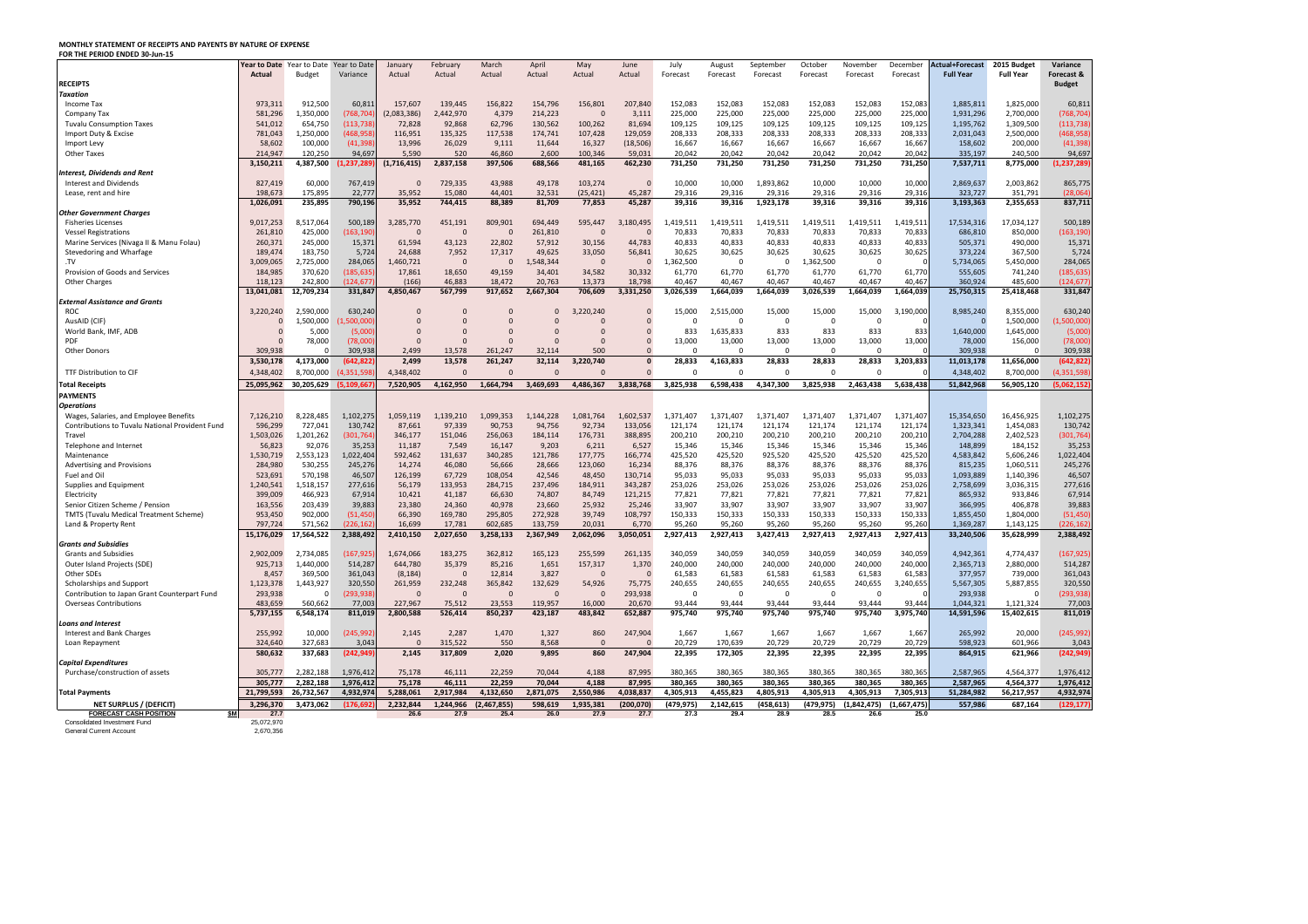| Purchase/construction of assets | 305.777    | 2,282,188  | 1,976,412  | 4.564.377   |
|---------------------------------|------------|------------|------------|-------------|
|                                 | 305,777    | 2.282.188  | 1,976,412  | 4,564,377   |
| <b>Total Payments</b>           | 21,799,593 | 26.732.567 | 4.932.974  | 56,217,957  |
| NET SURPLUS / (DEFECIT)         | 3,296,370  | 3.473.062  | (176, 692) | (8,012,836) |

|                                                        | <b>Year to Date</b> |            | <b>Year to Date</b> |            | <b>Year to Date</b> |               | 2015          |            |
|--------------------------------------------------------|---------------------|------------|---------------------|------------|---------------------|---------------|---------------|------------|
|                                                        | <b>Actual</b>       |            | <b>Budget</b>       |            | Variance            |               | <b>Budget</b> |            |
| <b>RECEIPTS</b>                                        |                     |            |                     |            |                     |               |               |            |
| <b>Taxation</b>                                        |                     |            |                     |            |                     |               |               |            |
| Income Tax                                             | 973,311             |            | 912,500             |            | 60,811              |               | 1,825,000     |            |
| Company Tax                                            | 581,296             |            | 1,350,000           |            | (768, 704)          |               | 2,700,000     |            |
| <b>Tuvalu Consumption Tax</b>                          | 541,012             |            | 654,750             |            | (113, 738)          |               | 1,309,500     |            |
| Import Duty                                            | 557,328             |            | 1,000,000           |            | (442, 672)          |               | 2,000,000     |            |
| Import Levy & Excise                                   | 282,316             |            | 350,000             |            | (67, 684)           |               | 700,000       |            |
| <b>Other Taxes</b>                                     | 214,947             |            | 120,250             |            | 94,697              |               | 240,500       |            |
|                                                        |                     | 3,150,211  |                     | 4,387,500  |                     | (1, 237, 289) |               | 8,775,000  |
| <b>Interest, Dividends and Rent</b>                    |                     |            |                     |            |                     |               |               |            |
| Interest and Dividends                                 | 827,419             |            | 60,000              |            | 767,419             |               | 2,003,862     |            |
| Lease, rent and hire                                   | 198,673             |            | 175,895             |            | 22,777              |               | 351,791       |            |
|                                                        |                     | 1,026,091  |                     | 235,895    |                     | 790,196       |               | 2,355,653  |
| <b>Other Government Charges</b>                        |                     |            |                     |            |                     |               |               |            |
| <b>Fisheries Licenses</b>                              | 9,017,253           |            | 8,517,064           |            | 500,189             |               | 17,034,127    |            |
| <b>Vessel Registrations</b>                            | 261,810             |            | 425,000             |            | (163, 190)          |               | 850,000       |            |
| Marine Services (Nivaga II & Manu Folau)               | 260,371             |            | 245,000             |            | 15,371              |               | 490,000       |            |
|                                                        | 189,474             |            |                     |            |                     |               |               |            |
| Stevedoring and Wharfage                               |                     |            | 183,750             |            | 5,724               |               | 367,500       |            |
| TV                                                     | 3,009,065           |            | 2,725,000           |            | 284,065             |               | 5,450,000     |            |
| Provision of Goods and Services                        | 184,985             |            | 370,620             |            | (185, 635)          |               | 741,240       |            |
| <b>Other Charges</b>                                   | 118,123             |            | 242,800             |            | (124, 677)          |               | 485,600       |            |
|                                                        |                     | 13,041,081 |                     | 12,709,234 |                     | 331,847       |               | 25,418,468 |
| <b>External Assistance and Grants</b>                  |                     |            |                     |            |                     |               |               |            |
| <b>ROC</b>                                             | 3,220,240           |            | 2,590,000           |            | 630,240             |               | 8,355,000     |            |
| AusAID (CIF)                                           | 0                   |            | 1,500,000           |            | (1,500,000)         |               | 1,500,000     |            |
| World Bank, IMF, ADB                                   | 0                   |            | 5,000               |            | (5,000)             |               | 1,645,000     |            |
| <b>PDF</b>                                             | 0                   |            | 78,000              |            | (78,000)            |               | 156,000       |            |
| <b>Other Donors</b>                                    | 309,938             |            | 0                   |            | 309,938             |               | 0             |            |
|                                                        |                     | 3,530,178  |                     | 4,173,000  |                     | (642, 822)    |               | 11,656,000 |
| TTF Distribution to CIF                                | 4,348,402           |            | 8,700,000           |            | (4,351,598)         |               |               |            |
|                                                        |                     | 4,348,402  |                     | 8,700,000  |                     | (4,351,598)   |               |            |
|                                                        |                     |            |                     |            |                     |               |               |            |
| <b>Total Receipts</b>                                  |                     | 25,095,962 |                     | 30,205,629 |                     | (5, 109, 667) |               | 48,205,120 |
|                                                        |                     |            |                     |            |                     |               |               |            |
| <b>PAYMENTS</b>                                        |                     |            |                     |            |                     |               |               |            |
| <b>Operations</b>                                      |                     |            |                     |            |                     |               |               |            |
| Wages, Salaries, and Employee Benefits                 | 7,126,210           |            | 8,228,485           |            | 1,102,275           |               | 16,456,925    |            |
| <b>Contributions to Tuvalu National Provident Fund</b> | 596,299             |            | 727,041             |            | 130,742             |               | 1,454,083     |            |
| Travel                                                 | 1,503,026           |            | 1,201,262           |            | (301, 764)          |               | 2,402,523     |            |
| Telephone and Internet                                 | 56,823              |            | 92,076              |            | 35,253              |               | 184,152       |            |
| Maintenance                                            | 1,530,719           |            | 2,553,123           |            | 1,022,404           |               | 5,606,246     |            |
| <b>Advertising and Provisions</b>                      | 284,980             |            | 530,255             |            | 245,276             |               | 1,060,511     |            |
| Fuel and Oil                                           | 523,691             |            | 570,198             |            | 46,507              |               | 1,140,396     |            |
| Supplies and Equipment                                 | 1,240,541           |            | 1,518,157           |            | 277,616             |               | 3,036,315     |            |
| Electricity                                            | 399,009             |            | 466,923             |            | 67,914              |               | 933,846       |            |
| Senior Citizen Scheme / Pension                        | 163,556             |            | 203,439             |            | 39,883              |               | 406,878       |            |
| <b>TMTS (Tuvalu Medical Treatment Scheme)</b>          | 953,450             |            | 902,000             |            | (51, 450)           |               | 1,804,000     |            |
| Land & Property Rent                                   | 797,724             |            | 571,562             |            | (226, 162)          |               | 1,143,125     |            |
|                                                        |                     | 15,176,029 |                     | 17,564,522 |                     | 2,388,492     |               | 35,628,999 |
| <b>Grants and Subsidies</b>                            |                     |            |                     |            |                     |               |               |            |
| <b>Grants and Subsidies</b>                            | 2,902,009           |            | 2,734,085           |            | (167, 925)          |               | 4,774,437     |            |
| Outer Island Projects (SDE)                            | 925,713             |            | 1,440,000           |            | 514,287             |               | 2,880,000     |            |
| Other SDEs                                             | 8,457               |            | 369,500             |            | 361,043             |               | 739,000       |            |
| Scholarships and Support                               | 1,123,378           |            | 1,443,927           |            | 320,550             |               | 5,887,855     |            |
| Contribution to Japan Grant Counterpart Fund           | 293,938             |            | 0                   |            | (293, 938)          |               | 0             |            |
| <b>Overseas Contributions</b>                          | 483,659             |            | 560,662             |            | 77,003              |               | 1,121,324     |            |
|                                                        |                     | 5,737,155  |                     | 6,548,174  |                     | 811,019       |               | 15,402,615 |
| <b>Loans and Interest</b>                              |                     |            |                     |            |                     |               |               |            |
| Interest and Bank Charges                              | 255,992             |            | 10,000              |            | (245, 992)          |               | 20,000        |            |
| Loan Repayment                                         | 324,640             |            | 327,683             |            | 3,043               |               | 601,966       |            |
|                                                        |                     | 580,632    |                     | 337,683    |                     | (242, 949)    |               | 621,966    |

## **MONTHLY STATEMENT OF RECEIPTS AND PAYENTS BY NATURE OF EXPENSE**

**FOR THE PERIOD ENDED 30-Jun-15**